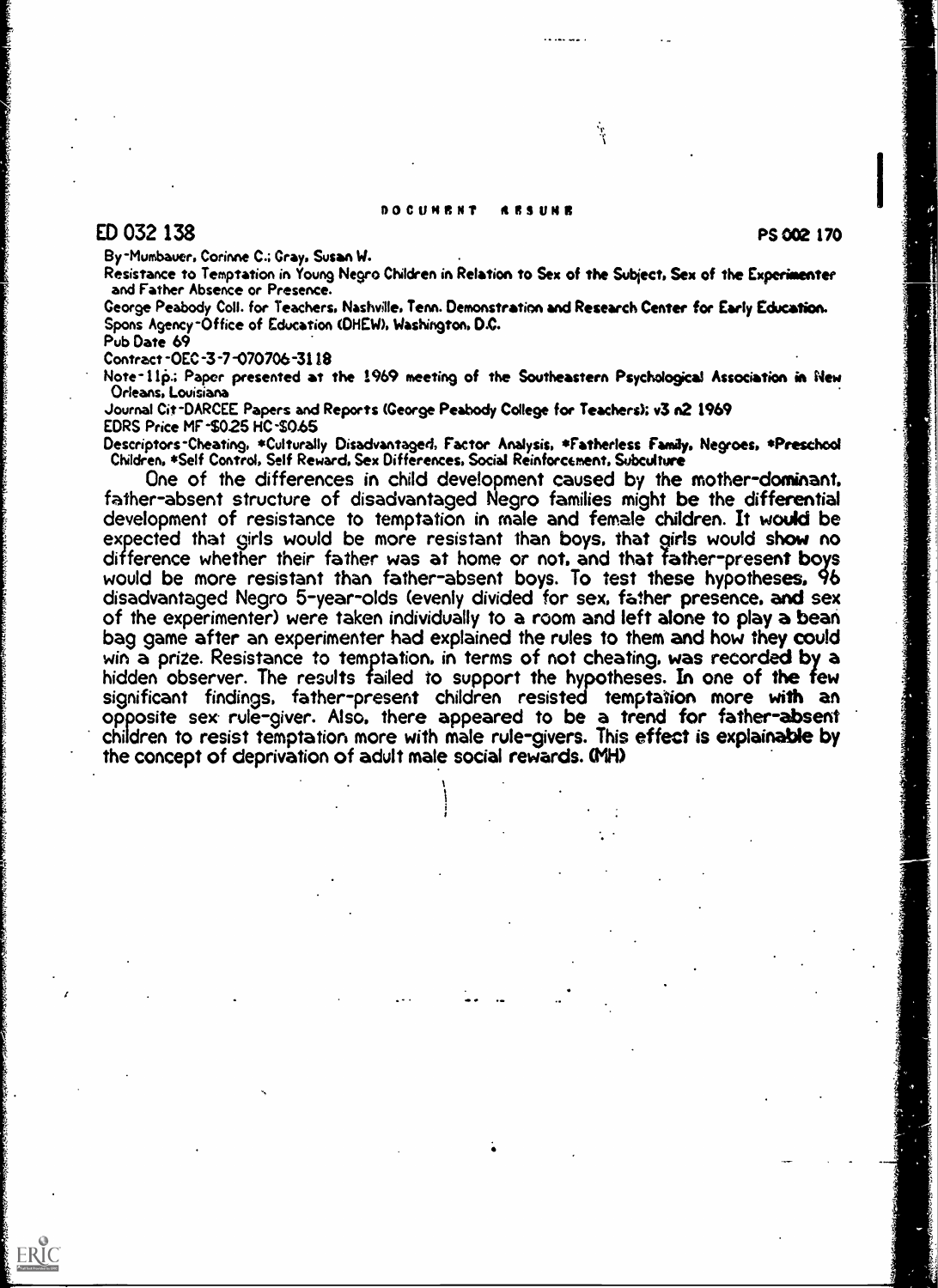#### U. S. DEPARTMENT OF HEALTH, EDUCATION & WELFARIS OFFICE OF EDUCATION

THIS DOCUMERT HAS SEEN REPRODUCED EXACTLY AS RECEIVED FROM THE PERSON OR ORGANIZATION ORIGINATING IT. POINTS OF VIEW OR OPINIONS NOT NECESSARILY REPRESENT OFFICIAL OFFICE OF EDUCATION PAY. AND THE TANK OF THE TANK OF THE TANK OF THE TANK OF THE TANK OF THE TANK OF THE TANK OF THE TANK OF THE T

 $\ddot{z}$ 



RECEIVED<br>SEP 22 1969

# DEMONSTRATION AND RESEARCH CENTER FOR EARLY EDUCATION

RESISTANCE TO TEMPTATION IN YOUNG NEGRO CHILDREN IN RELATION TO SEX OF THE SUBJECT, SEX OF THE EXPERIMENTER AND FATHER ABSENCE OR PRESENCE

Corinne C. Mumbauer

Volume 3, Number 2, 1969 DARCEE Papers and Reports

 $\infty$  $\mathbf{r}$ 

 $321.$ 

 $\overline{0}$ 

ப

John F. Kennedy Center for Research on Education and Human Development GEORGE PEABODY COLLEGE FOR TEACHERS / NASHVILLE, TENNESSEE 37203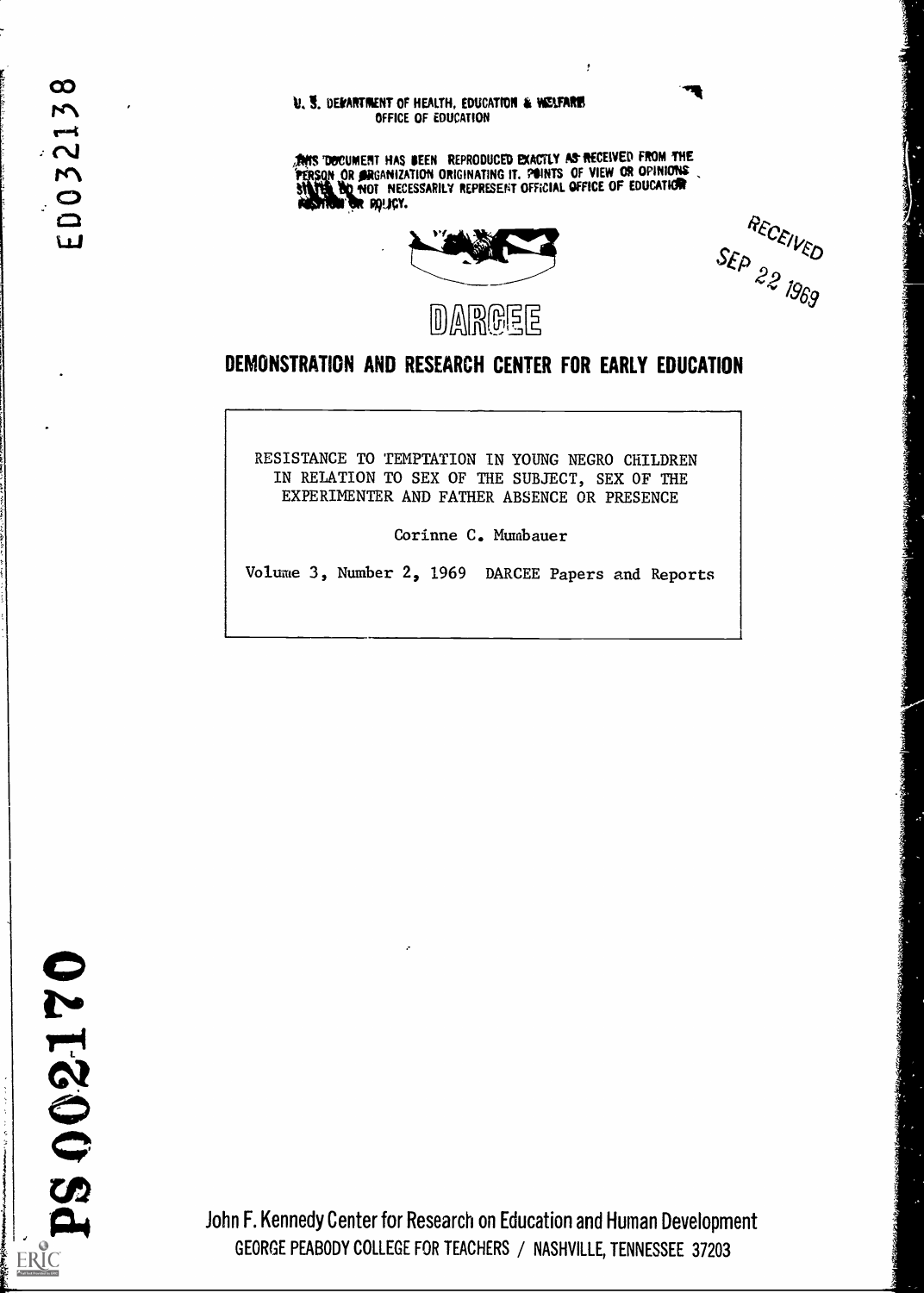## RESISTANCE TO TEMPTATION IN YOUNG NEGRO CHILDREN IN RELATION TO SEX OF THE SUBJECT, SEX OF THE EXPERiMENTER AND FATHER ABSENCE OR PRESENCE

Corinne C. Mumbauer Susan W. Gray

George Peabody College for Teachers

One of the differences which has been observed between the environmental conditions of the disadvantaged Negro and those of more advantaged groups has been family organization. Blood and Wolfe (1960) have indicated that a wifemother dominant family structure is more often found among disadvantaged Negroes, while a husband-father dominant structure is more prevalent in advantaged groups. The mother dominant organization may well have a detrimental influence on the development of young males. Such influence is suggested by comparisons between

The research reported herein was performed pursuant to contract Number OEC-3-7-070706-3118 with the Office of Education, U. S. Department of Health, Education, and Welfare. Contractors undertaking such projects under Government sponsorship are encouraged to express freely their professional judgment in the conduct of the project. Points of view or opinions stated do not, therefore, necessarily represent official Office of Education position or policy. This paper was presented at the 1969 meeting of the Southeastern Psychological Association in New Orleans. Author's address: Demonstration and Research Center for Early Education, Box 151, George Peabody College for Teachers, Nashville, Tennessee 37203.

.1.1.i ...1.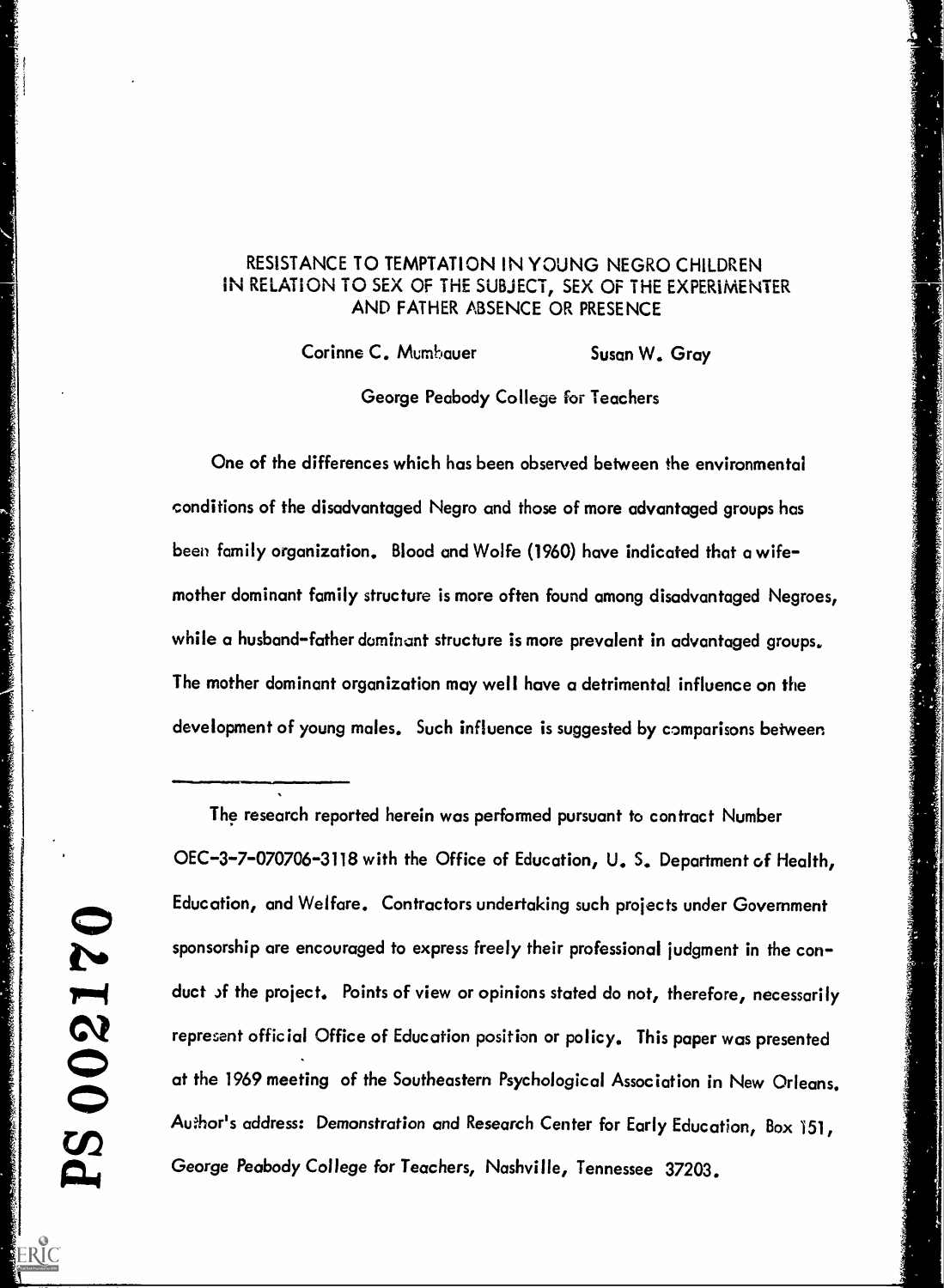the roles played by the adult male and female members of the mother dominant subculture. As Liebow (1966) observed, the Negro father often appears to be less stable in employment and to make less effort to maintain the family as a unit than the Negro mother.

Family structure and adequacy of available role models may be expected to have an impact on the development of the young disadvantaged Afro-American. One aspect of such an impact may be a differential development of resistance to temptation in male and female children. The present study was designed to inves' tigate resistance to temptation in a game-like situation in disadvantaged five-yearold Negro children. On the bas!s of the above observations, disadvantaged Negro girls were expected to manifest greater resistance to temptation than disadvantaged Negro boys. Little, if any, difference in performance was anticipated between girls from father absent homes and those from homes in which the father was present. Not only were boys expected to manifest less resistance to temptation than girls, but father absence was expected to have a detrimental impact on their resistance so that father absent boys resisted temptation least of all subjects.

The pattern of response anticipated was, therefore, scmewhat different from that found in a similar study by Burton, Allinsraith and Maccoby (1966) in which the four-year-old children were from middle- and upper-middle class Caucasian families. They (Burton, et al., 1966) found that girls resisted temptation more when rules were set by mole adults while boys resisted temptation more with a female adult. They did not find an overall difference in performance between girls and boys. To test the predictions about the behavior of children from disadvantaged Negro father absent and father present homes, a game-like situation similar io that

ERIC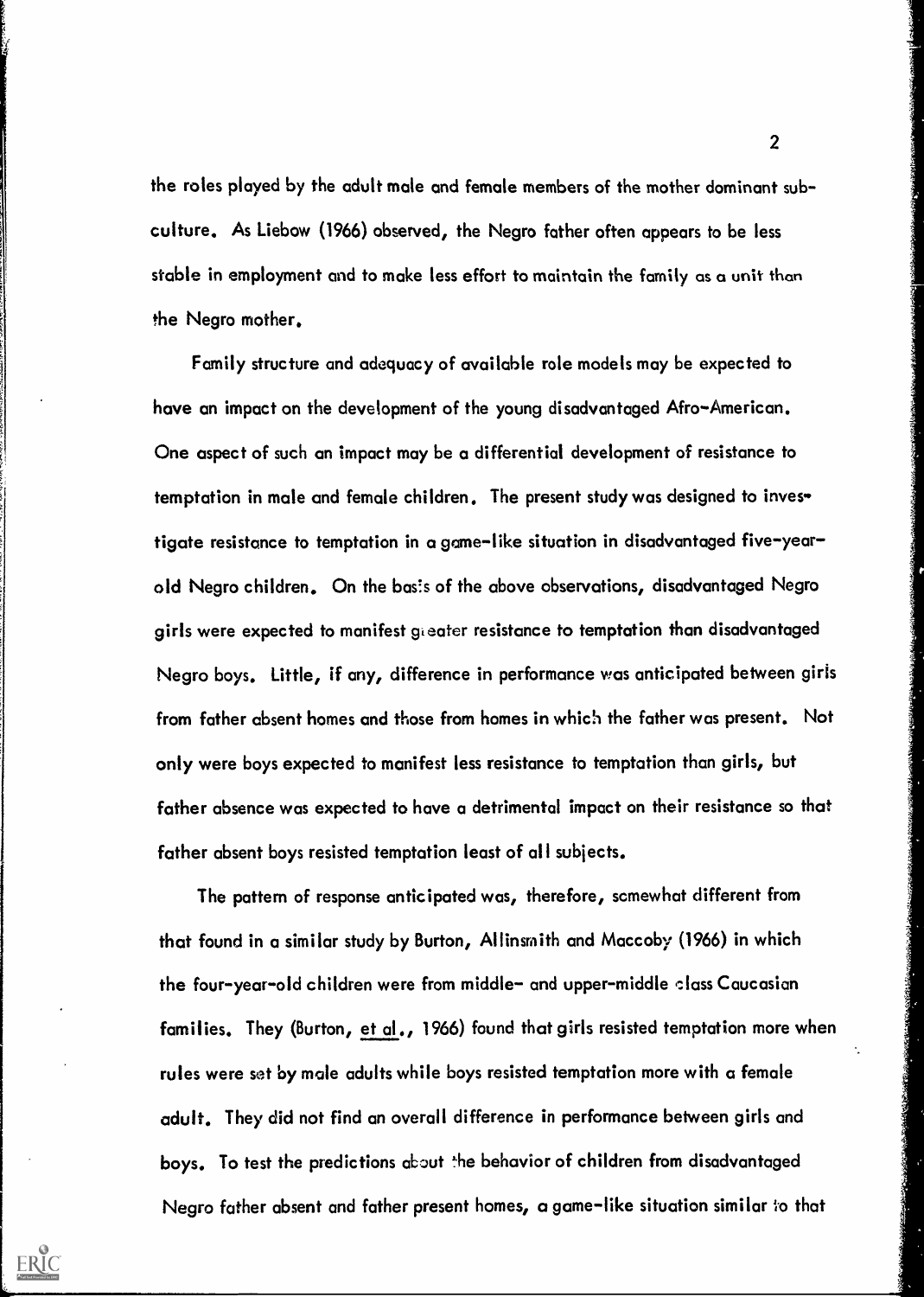employed by Burton, et al. (1966) was used.

#### Method

### **Subject**

Forty-eight male and 48 female five-year-old Negro children were selected from Nashville public school kindergartens serving a population similar to that served by Head Start programs. One-half the children of each sex came from homes in which the father or a father surrogate had been absent for at least a year. Definition of father surrogate included maternal uncles, grandfathers, or close friends of the mother. Only those children whose father or stepfather had been present in the home during the preceding year were included in the sample of Ss from father present homes.

#### Apparatus

Two short questionnaires were used to get information about family membership from each child and from an adult member of his family.

The bean bag game consisted of a rectangular wooden box with a  $2 \times 12$  inch black tape marker placed five feet in front of it. On the 12  $\times$  48  $\times$  5 inch front panel of the box, five lights were centered, recessed one inch, and covered by a  $4 \times 36 \times 1/4$ inch plexiglass panel. Side panels of the box were  $12 \times 28 \times 1/4$  inches while the back panel was 25 x 48 x 1/4 inches. A string was stretched loosely from one side to another midway between the front and back panel. The string was not visible to a five-year-old standing on or near the black marker placed five feet in front of the Bean Bag Game box. The onset of the chime and each light were wired to occur simultaneously. The lights remained lit until E "reset" the game with a mock switch taped to the wall above the reach of the S and apparently also wired into the game. Lights and chimes were in fact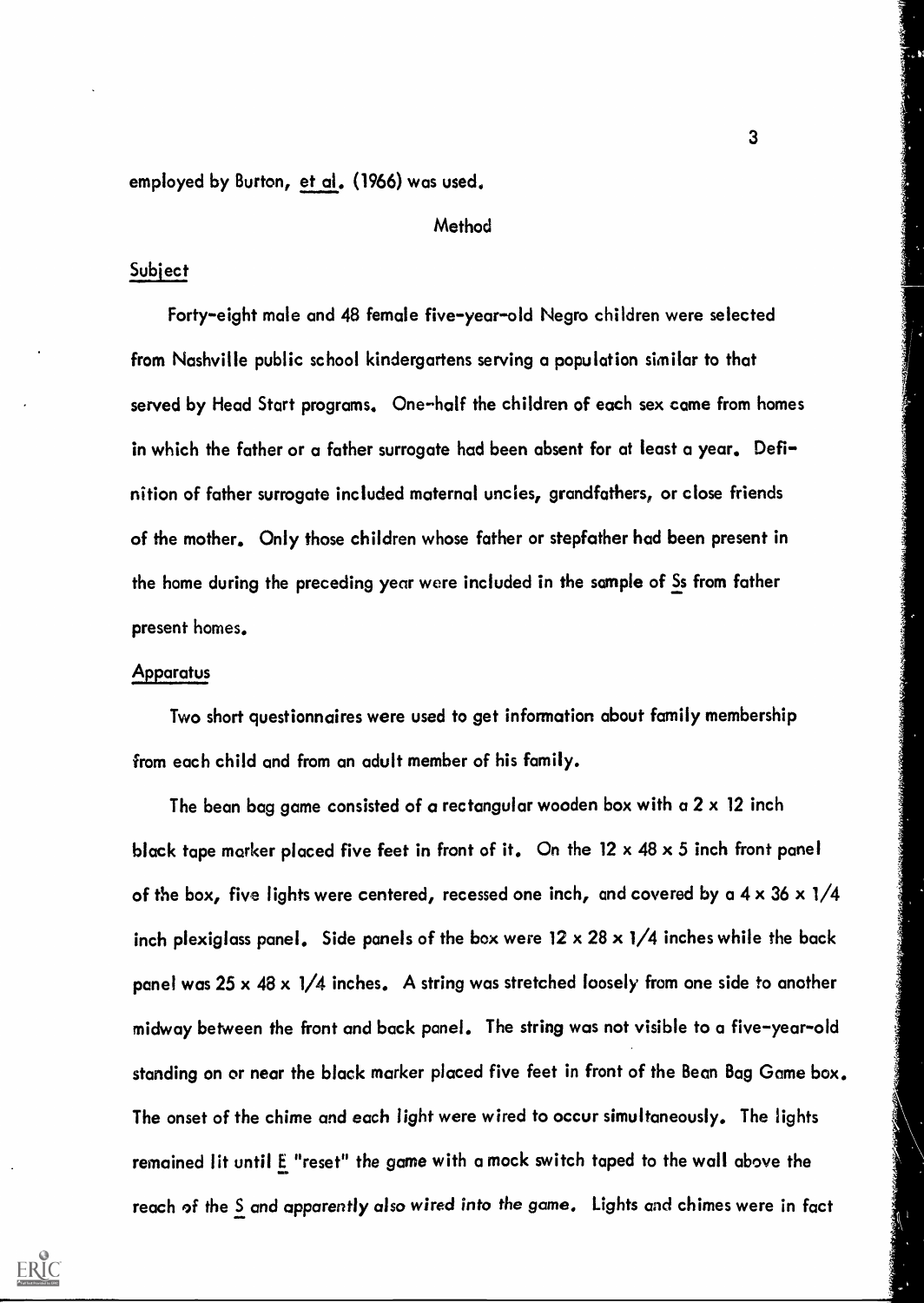controlled at all times by the observer hidden in a portable observation booth.

## Resistance to Temptation Measure

The resistance measure was a seven point scale based on the count of the number of bags the subject threw correctly before deviating from the rule. if the subject deviated immediately he received a score of one, The score was two if he threw one bag correctly and then deviated. If he threw all bags correctly and then cheated, he had a score of six. If he never cheated during the test period the score was seven. Burton, et al. (1966) reported a very high reliability of this procedure.

#### Procedure

ERIC

An equal number of males and females from each father absent and present condition were randomly assigned to either a male or female Negro experimenter. Each of the six Es tested an equal number of children in each of the treatment groups. The procedure followed was similar to that described by Burton, et al. (1966). The experimenter to which the child had been assigned brought him individually from the classroom to the experimental room. The experimenter talked with  $\sum\limits_{n=1}^{\infty}$  while walking to the experimental room and tried to be warm and friendly during this time. A standardized script was followed in showing the subject how the game "worked" and in teaching him the rules of standing on the marker while throwing each of the five bean bags only once and one at a time over the front panel of the game. All Ss received the same schedule of "three hits" out of the possible five during the two practice games. After the S clearly demonstrated an understanding of the rules, E told S, "Now we will play the bean bag game again. I want you to try very hard to do as well as you can because you are going to try to win a prize."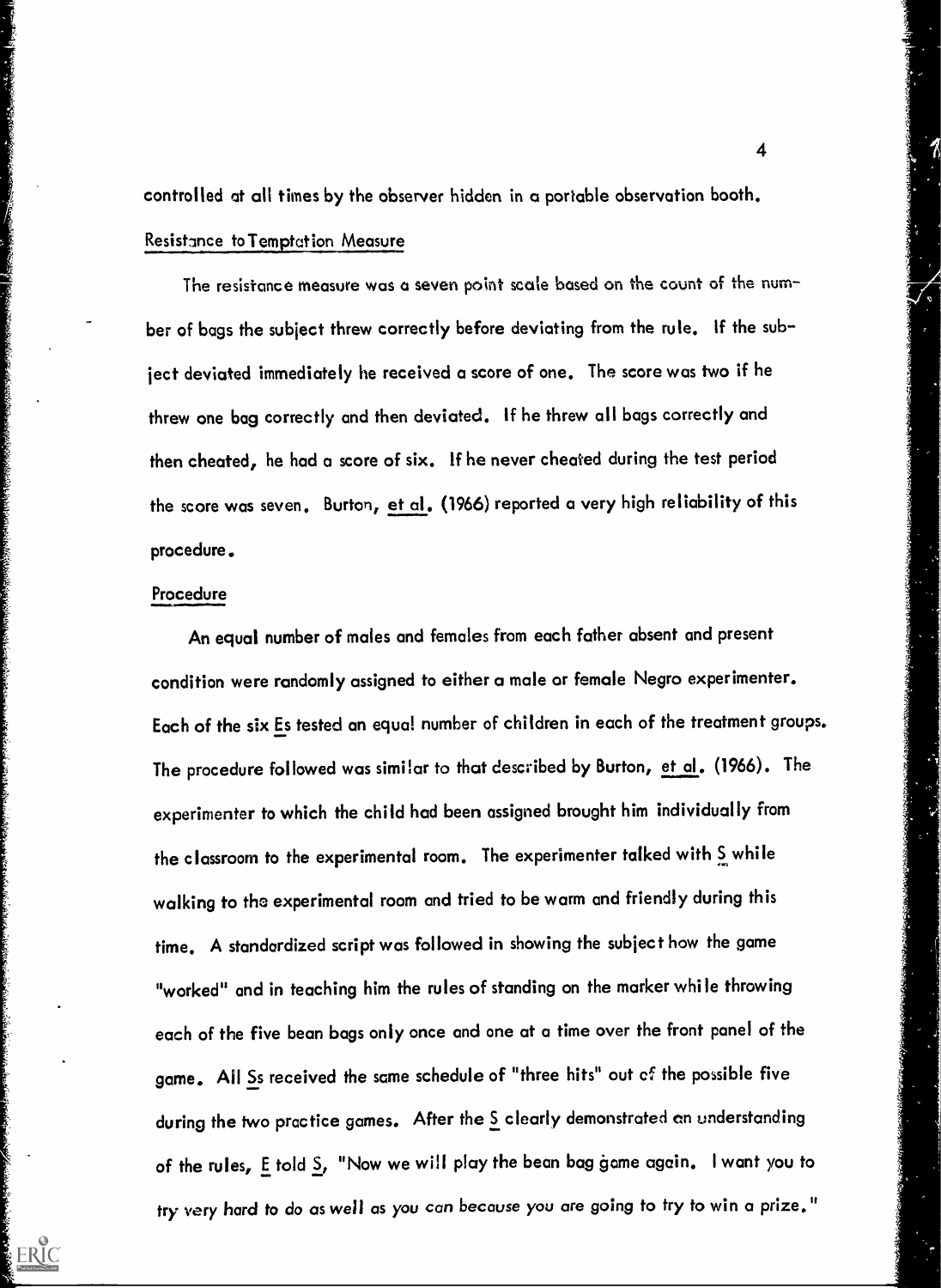A tray of toys ranging in value from 5 to 15 cents was uncovered and 5 was told that he could win the toy of his choice if he "got enough lights on." The  $\underline{S}$  was then asked which one he would choose if he should get enough lights on to win the prize. This was done to insure that all children focused on a toy they actually liked, This was an attempt at maximizing temptation in order to control for differential arousal to deviate from the rules. E reviewed the rules for  $\underline{S}_\bullet$ . Just as S was about to play the next game, E looked at his watch and said, "I have to go out and make a telephone call, but you go ahead and play the game according to the rules while I am gone." To mitigate  $\Sigma^1$ s fear of being caught,  $E$  took the  $S$  to the door and showed him how he was to lock the door so that no one could bother him while he was playing the game. E explained that he would knock on the door when he returned. After the second throw, only one light was given to the S during the 3 minute test period if he followed the rules. Additional lights were given for each breaking of the rules such as stepping forward, moving the foot marker, retrieving bags that had already been thrown and rethrowing them, and hitting the string with the ham's, During this test period, the hidden observer recorded the subject's behavior and controlled the lights. After the three minutes, E knocked on the door and came into the room. E said to 5, "Let's play the game again and this time will be for the prize." E ignore the lights obtained during the test period. If the subject indicated for E to consider that score for the prize or for some sign of approval, E said "You certainly know how to play the game. Now this time will be for the prize." This last game was played to have a check on whether the subject really understood and would follow the rules with E present,

G

T

7

PS 00

ERIC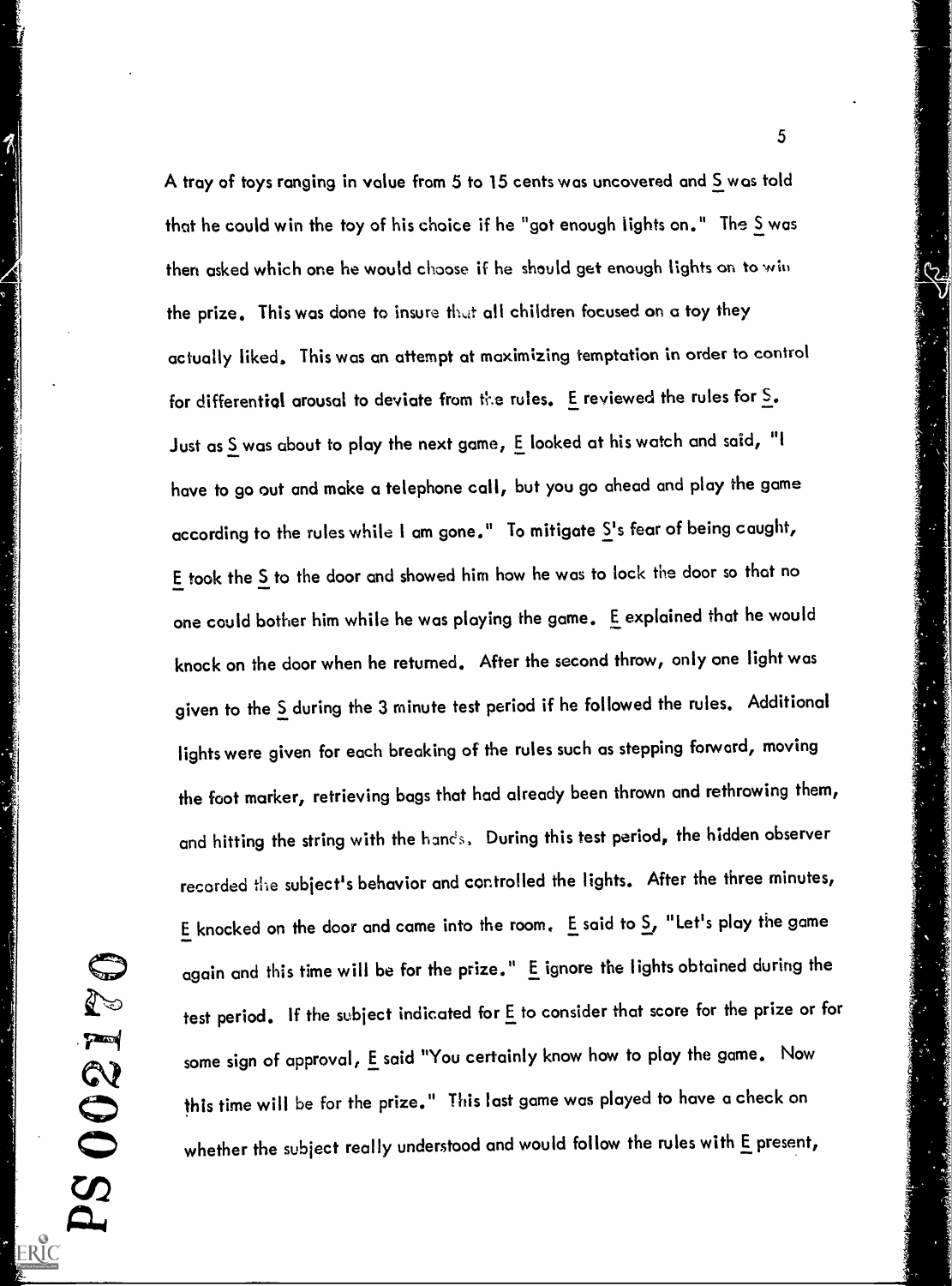to eliminate any guilt feelings or feelings of failure which might have resulted from the subject's behavior during the test period, and to avoid reinforcing any cheating.

## results

A 2(father absence-presence) X 2(sex of S) X 2(sex of E) analysis of variance was completed on Ss resistance to temptation scores. While no F ratio reached the .05 level of significance a trend toward significance occurred in the three-way interaction which reached the .09 (F1, 88 2.96) level.

Because of the trends which appeared in the overall analysis, analyses of variance were carried out on the father absent and father present data separately. Table 1 presents the 2(sex of  $\Sigma$ ) X 2(sex of  $E$ ) analysis of variance completed on resistance to temptation scores of father present Ss. While neither of the main effects was statistically significant, the interaction was significant at the .02 level. The mean number of bags thrown before deviation from the rule for girls with a male E was 5.67; for girls with a female  $\underline{\mathsf{E}}$ , 4.25. The mean for boys with a female  $\underline{\mathsf{E}}$  was 5.17, while that for boys with a male E was 3.83.

Table 2 presents the results of the 2(sex of  $\Sigma$ ) X 2(sex of  $E$ ) analysis of variance completed on resistance to temptation scores of father absent Ss only. Neither the main effects nor the interaction reached the .05 level of significance. For girls with <sup>a</sup> male E, the mean number thrown before deviation was 4.25 while the mean for girls with a female E was 3.42. The mean for boys with a male E was 5.33, while 4.17 was the mean for boys with a female E.

ERIC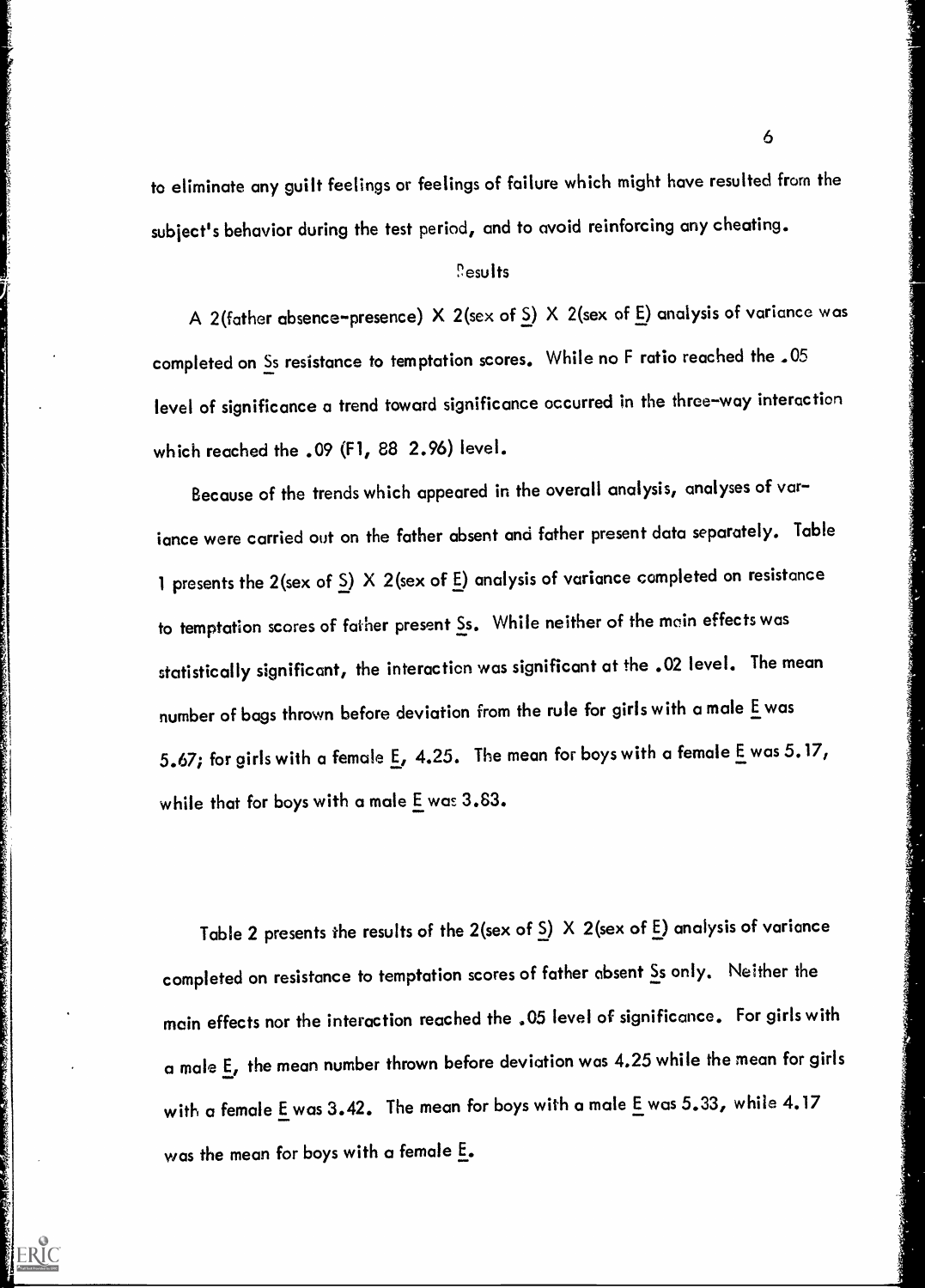| Source         | df           | SS     | <b>MS</b> | F       |
|----------------|--------------|--------|-----------|---------|
| Sex of S (A)   |              | 2.52   | 2.52      | $5.42*$ |
| Sex of $E$ (B) | 1            | .02    | .02       |         |
| A X B          | $\mathbf{1}$ | 22.68  | 22.69     |         |
| Error          | 44           | 184.25 | 4.19      |         |

Analysis of Variance of Number of Bags Correctly Thrown Before Deviation of Father Present Subjects

TABLE 1

 $*_p$  < .02

#### TABLE 2

Abalysis of Variance of Number of Bags Correctly fhrown Before Deviation of Father Absent Subjects

| Source            | df           | SS     | <b>MS</b> | F    |
|-------------------|--------------|--------|-----------|------|
| Sex of $S(A)$     | $\mathbf{1}$ | 10.08  | 10.08     | 1.85 |
| Sex of $E$<br>(B) | $\mathbf{1}$ | 12.00  | 12.00     |      |
| A X B             | 1            | 0.33   | 0.33      | 2.20 |
| Error             | 44           | 239.50 | 5.44      |      |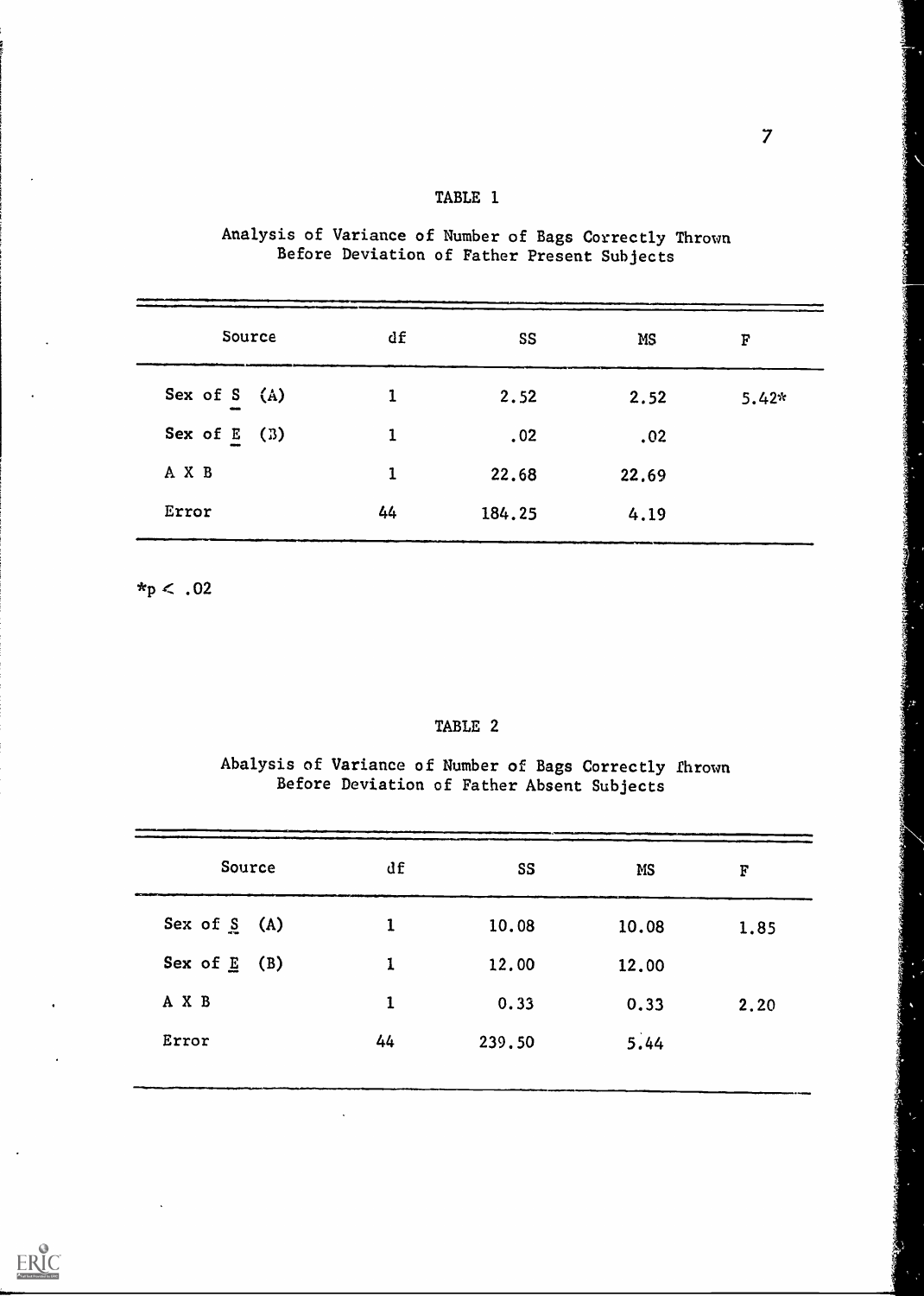To check for individual experimenter effects, t-tests were run to make comparisons among the three male and the three female Es. No t reached the .05 level of significance.

#### Discussion

Little support was found for the hypotheses based on observations of differential family organization patterns among the disadvantaged Negro. The hypothesis that the five-year-old Negro girls would resist temptation more than their male counterparts was not supported by significant sex of  $\underline{S}$  main effects in either the overall analysis or the separate analyses. Father absent males did not appear to resist temptation any less than father present males. To the contrary, father present males with a male rule giver tended to resist temptation less than all other males.

Analysis of the data of children from homes in which the father was present produced a pattern of results very similar to that found by Burton, et al. (1966). Inspection of the statistically significant sex of  $E$  by sex of  $S$  interaction suggested that father present females resisted temptation more with the male rule giver while father present males resisted more with a female E. The age, soc!oeconomic, and racial differences which appear to exist between Ss in this sample and the white middle- and upper-middle class Ss in the Burton, et al. (1966) sample seem to have made little difference in S's performance.

On the other hand, inspection of the data from Ss of families in which the father had been absent at least a year suggested that children from such homes may respond somewhat differently to the sex of the rule giver. Both father absent girls and boys

ERIC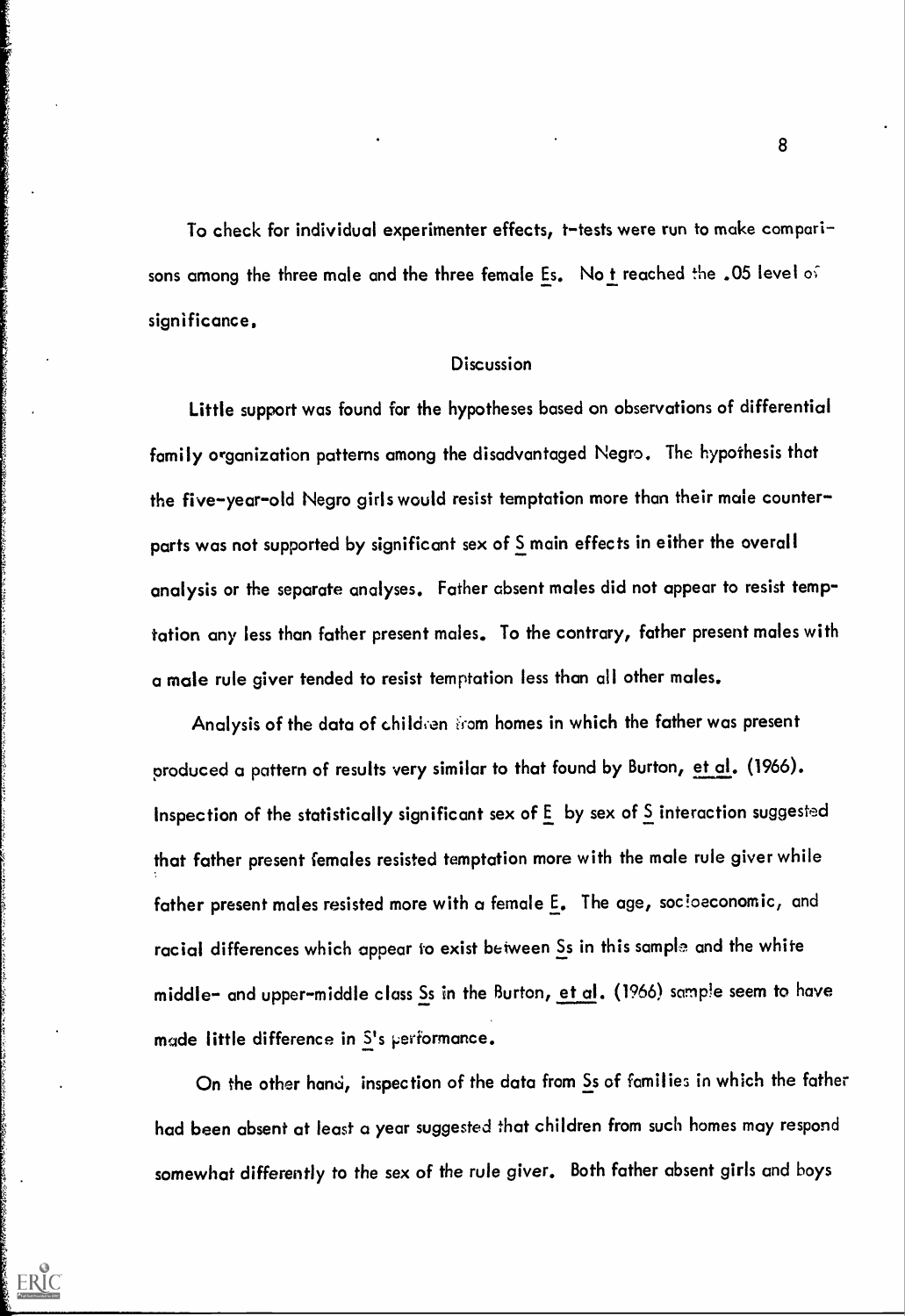appeared to resist temptation more with the male rule giver. Along with the tendency for male rule givers +o stimulate greater resistance to temptation there was a very unexpected trend for boys to resist temptation more than girls. Unfortunately, the interpretation of these results can only be very tentative since statistical significance was not reached by the analysis.

In interpreting their findings Burton, et al. (1965) pointed to the similar crosssex effects obtained ir studies of social reinforcement discussed by Stevenson (1965). They interpreted such findings along with their own in terms of a general desire to please. They speculated that desire to please the E in the resistance to temptation situation stimulated need to achieve and need to conform differentially in boys and girls. They reasoned that a boy's desire to please the mother figure aroused conformity needs. On the other hand, it was speculated that the desire to please father figures aroused conformity in girls while me desire to please mother figures aroused less conformity. They concluded that such a two factor model better accounted for their data.

The social reinforcement paradigm suggested by Stevenson (1965) may provide a somewhat different approach to interpreting the cross-sex effects found here and by Burton, et al. (1966). While explaining the rules to the child in the Bean Bag Game, the adult E undoubtedly dispensed a good deal of social reward which acted as a reinforcer of rule conformity. The cross-sex affects evidenced in the performance of father present Ss would then be expected on the basis of the findings reviewed by Stevenson (1965). If father absence results in the deprivation of social reward dispensed from a father figure, the trend identified in the performance of father absent Ss would be explained on the basis of a deprivation-satiation paradigm such as that suggested by Stevenson (1965).